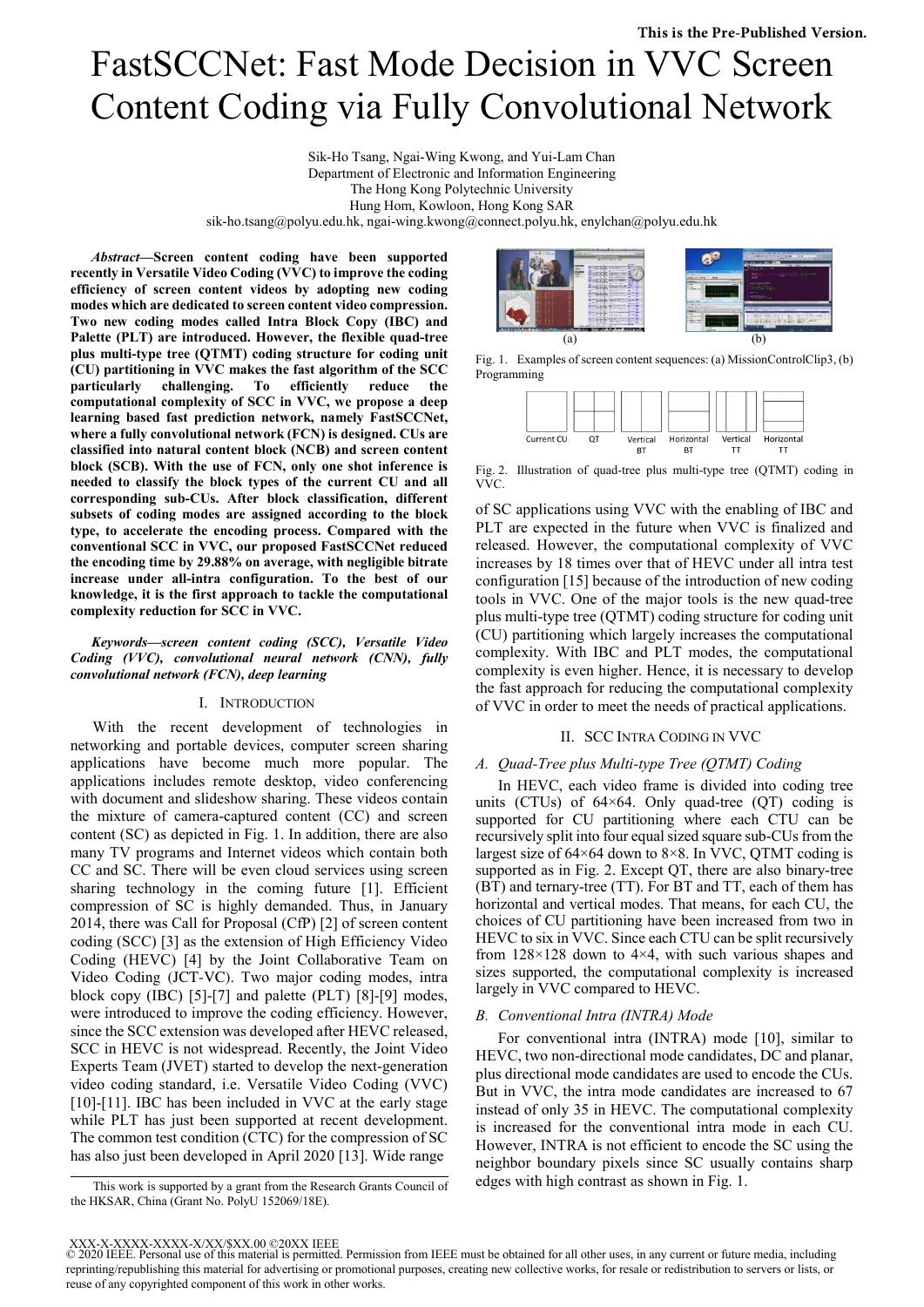

Fig. 3. Illustrations of (a) INTRA, (b) PLT, and (c) IBC modes.

TABLE I. ENCODING TIME DIFFERENCE ΔT (%) AND BD-RATE (%) COMPARED WITH THE CONVENTIONAL VVC WITH IBC AND PLT ENABLED

|                      |            | IBC & PLT Off | <b>IBC</b> Off |                | PLT Off    |         |
|----------------------|------------|---------------|----------------|----------------|------------|---------|
| Sequences            | $\Delta T$ | BD-           | $\Delta T$     | BD-            | $\Delta T$ | BD-     |
|                      |            | Rate          |                | Rate           |            | Rate    |
| ArenaOfValor         | $-45.75$   | 3.39          | $-42.53$       | 2.53           | $-3.48$    | 0.51    |
| BasketballScreen     | $-41.09$   | 57.85         | $-37.19$       | 25.40          | $-2.99$    | 11.53   |
| BirdsInCage          | $-33.17$   | 0.00          | $-29.60$       | 0.01           | $-4.72$    | $-0.12$ |
| ChineseEditing       | $-37.94$   | 83.76         | $-34.43$       | 12.25          | $-5.56$    | 41.68   |
| Console              | $-23.23$   | 100.06        | $-30.04$       | 23.78          | 11.47      | 26.74   |
| CrowdRun             | $-40.34$   | 0.06          | $-38.21$       | 0.09           | $-3.12$    | 0.00    |
| Desktop              | $-27.06$   | 218.90        | $-30.57$       | 53.39          | 0.85       | 38.51   |
| EBULupoCandleLight   | $-40.77$   | 0.27          | $-37.30$       | 0.29           | $-3.37$    | $-0.08$ |
| <b>EBURainFruits</b> | $-43.33$   | $-0.04$       | $-39.62$       | 0.01           | $-3.72$    | $-0.05$ |
| FlyingGraphics       | $-34.73$   | 88.76         | $-32.22$       | 39.93          | 0.56       | 13.54   |
| Glasshalf            | $-47.32$   | 12.49         | $-43.65$       | 3.01           | $-2.48$    | 6.18    |
| Kimono1              | $-30.01$   | $-0.01$       | $-26.91$       | $-0.05$        | $-3.35$    | 0.02    |
| Map                  | $-48.51$   | 20.56         | $-41.71$       | 3.25           | $-7.39$    | 12.51   |
| MissionControlClip2  | $-41.43$   | 112.09        | $-33.98$       | 48.60          | $-4.36$    | 15.03   |
| MissionControlClip3  | $-37.27$   | 114.94        | $-33.01$       | 48.47          | $-4.28$    | 13.93   |
| Programming          | $-34.60$   | 71.88         | $-31.34$       | 33.03          | $-2.34$    | 10.13   |
| Robot                | $-44.15$   | 2.32          | $-41.19$       | 1.93           | $-3.08$    | 0.27    |
| SlideShow            | $-41.57$   | 35.38         | $-36.83$       | 7.56           | $-0.74$    | 14.57   |
| Traffic              | $-44.60$   | 0.92          | $-41.84$       | 0.97           | $-2.35$    | $-0.09$ |
| VenueVu              | $-40.27$   | 2.63          | $-38.83$       | 2.58           | $-2.54$    | 0.05    |
| WebBrowsing          | $-34.22$   | 133.65        | $-36.89$       | 36.99          | $-0.45$    | 26.67   |
| Average              | $-38.63$   | 50.47         |                | $-36.09$ 16.38 | $-2.26$    | 11.02   |

# *C. Intra Block Copy (IBC) and Palette (PLT) Modes*

To efficiently compress SC videos, two major coding tools, IBC and PLT modes are enabled.

For PLT [8]-[9] mode, as in Fig. 3(b), a CU is separated into color data and structural data. The color data consists of few major colors which are predicted from color table or from neighbor CUs. When the colors are not in the major color tables, they are regarded as escape colors and are explicitly coded. The structural data is then represented by an index map and the corresponding indices are entropy coded. Thus, PLT helps to encode SC which contains few colors like texts and icons.

For IBC [5]-[7] mode, as in Fig. 3(c), is a block matching technique to find the repeating patterns within the same frame which frequently occurs in SC. For instance, repeating numbers and characters can be found within a document and spreadsheet. If IBC is used by one particular CU, the CU is encoded with a block vector (BV), as well as the residual signal of that CU which is similar to an inter mode in interframe motion estimation. Besides, merge mode and skip mode are also performed in IBC.

With additional coding tools enabled for SC, each CU needs to check INTRA, IBC and PLT modes which increases the computational complexity. Table I tabulates the encoding time difference (ΔT) and Bjøntegaard delta bitrate (BD-Rate) [12] with IBC or PLT disabling compared with the conventional VVC with both IBC and PLT enabled. The sequences are the SC testing sequences in CTC [13]. They are encoded by VTM-9.2 [14] using quantization parameters (QPs) of 22, 27, 32, and 37 under all-intra (AI) configuration. From the table, we can see that though with both IBC and PLT disabled, the BD-rate is increased by 50.47%, which indicates that they are very important coding tools for SC videos. Yet, the encoding time difference is also reduced by large amount of 38.63%. This means that they increase the encoding time a lot when they are being used. When only PLT is disabled, i.e. only IBC is enabled, the encoding time is reduced by only 2.26% but with large increase in BD-rate of 11.02%. This shows that PLT is well optimized in VVC, which does not occupy too much time of the whole encoding process. Thus, our proposed fast prediction network does not skip PLT since PLT can guarantee certain BD-rate reduction with only little increase in encoding time.

#### *D. Related Works and Contributions*

To speed up the encoding process of VVC, some fast approaches are proposed recently for fast QTMT [16]-[18]. In [16], rule-based approach based on CU variance, and variance of variance is proposed to skip unnecessary partitioning. In [17], multiple random forests are proposed to decide the CU whether split or not split for each partition type, as in Fig. 2. In [18], convolutional neural network (CNN) is proposed. Multiple networks are trained for various CU sizes to decide whether the CU should be split by which kind of partitioning. There is also a fast approach to speed up the multiple transform selection process using early termination algorithm based on the rate distortion (RD) cost [19].

However, to the best of our knowledge, though there are fast SCC approaches in HEVC [20]-[27], there is no prior art to speed up the encoding process for SC videos in VVC. We are the first to speed up the SCC in VVC. In this paper, we first propose a fast prediction network using fully convolutional network (FCN) to classify CUs into natural content blocks (NCBs) or screen content blocks (SCBs). By using FCN, only one shot inference is needed to classify the current CU and all the corresponding sub-CUs. Therefore, only one model is required rather than multiple models for different CU sizes. After block classification, different subsets of coding modes are assigned according to the block type, to accelerate the encoding process. Finally, the encoding time is reduced with small increase in BD-rate for SC videos.

## III. PROPOSED FAST PREDICTION NETWORK: FASTSCCNET

# *A. Network Architecture*

 Fully convolutional network (FCN) [27] has been a success of a deep network for different kinds of pixel-wise segmentations such as semantic segmentation, instance segmentation, and biomedical image segmentation. Among these FCNs, U-Net [29] is one of the famous FCNs for biomedical image segmentation where it consists of the contraction and expansion paths. Inspired by U-Net [29], we design a FCN, namely FastSCCNet, which consists of the contraction and expansion paths as well. Yet, instead of pixelwise segmentation, our FastSCCNet produces block-wise labels, which as shown in Fig. 4.

 Since in the current VVC, each 128×128 CTU is split into four 64×64 CUs without any mode checking, the luminance component of a 64×64 CU is used as input with scaling of [0,1]. The output is the  $16\times16$  labels in which each label represents a 4×4 sub-block with two classes, 0 indicates natural content block (NCB) and 1 indicates screen content block (SCB).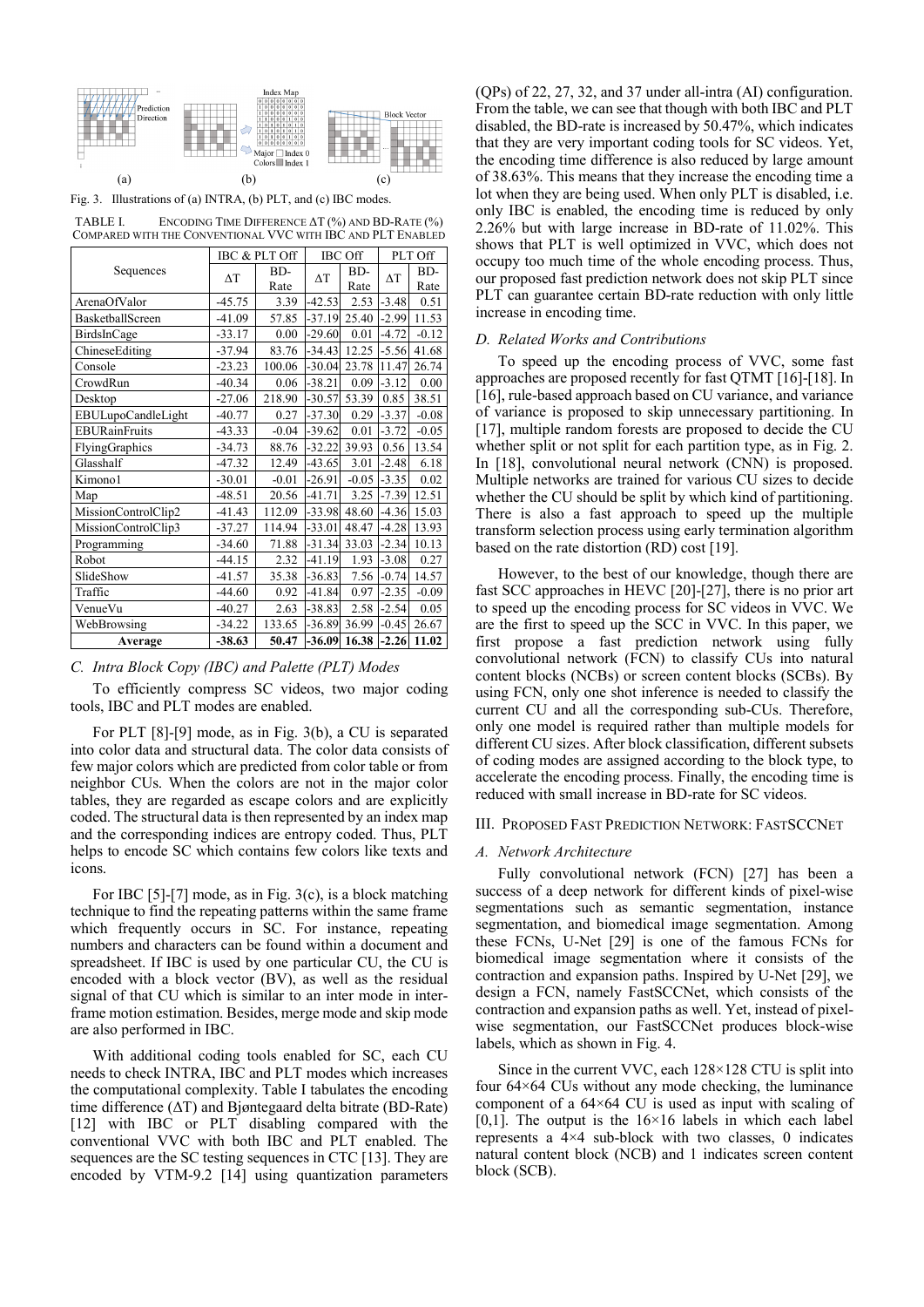

Fig. 4. FastSCCNet: Network Architecture.

 At the contraction path, there are five convolutional layers (Conv1-Conv5) where the kernel size of conv1 is  $4\times4$  and the kernel sizes of conv2 to conv5 are  $2\times 2$ . The strides are set as the same size of kernel so that they are non-overlapping convolutions, in accordance with the non-overlapping CU partitioning coding structure. The number of feature maps is double after each convolution except Conv1. At the end of the contraction path, 1×1 size of 1024 feature maps are produced to extract the deep features of the 64×64 luminance input.

 At the expansion path, there are four deconvolutional layers (Deconv1-Deconv4), with kernel size of  $2\times 2$  and stride of 2, to enlarge the feature maps back to the size of  $16\times16$ . Concatenation of the same-sized feature maps from the contraction path is performed so that local features and global features are fused. At each deconvolution, the number of feature maps is halved. Finally, a  $1\times1$  convolution (Conv6) is performed to reduce the feature map number to 2, which is the output label number. Each convolution and deconvolution layer, except the last layer, is followed by batch normalization [27] and rectified linear unit (ReLU) activation function, while softmax is used at the last layer.

#### *B. Training Strategy*

Fifteen sequences are selected for training: BigDuck, BitstreamAnalyzer, ChineseDocumentEditing, Circuit-LayoutPresentation, ClearTypeSpreadsheet, DucksAndLegs, OldTownCross, PcbLayout, PptDocXls, RealtimeData, Seeking, VideoConferencingDocSharing, Viking, and WordEditing, which are not included in CTC [13]. Thus, the training set does not overlap with the test set. One model of FastSCCNet is trained for each QP. For each training sequence, the first frame of each second is extracted. Among the extracted frames, the first 20 frames are encoded by the original VTM-9.2 [14] with QPs of 22, 27, 32 and 37 to obtain the ground truth labels. If the CU is coded as INTRA, it is NCB (0). If it is coded as IBC or PLT, it is SCB (1). By above encoding process, about 120k samples are obtained for training. The training process is implemented using TensorFlow [27] using the GeForce GTX 1080 Ti GPU. During inference, GPU is disabled, only CPU is used. Binary cross entropy loss over a mini-batch is used:

$$
Loss = -\frac{1}{N} \sum_{i=1}^{N} \hat{y}_i \log y_i + (1 - \hat{y}_i) \log(1 - \hat{y}_i)
$$
 (1)

where  $N$  is the mini-batch size of 4096. Each model is trained from scratch with 300 epochs conducted with the initial learning of 0.001 using the Adam optimizer.

### *C. VVC Implementation*

CNN inference is conducted only when the CU is of the size 64×64. The predicted output for each CU,  $\bar{y}_l$ , with *l* being the class label (NCB or SCB), is the average of all predicted outputs,  $\hat{y}(x, y, l)$ , from 4×4 sub-blocks by FastSCCNet,

TABLE II. ENCODING TIME DIFFERENCE ΔT (%) AND BD-RATE (%) OF FASTSCCNET WITH OR WITHOUT CONCATENATION COMPARED WITH THE CONVENTIONAL VVC WITH IBC AND PLT ENABLED ON VALIDATION

| <b>SEQUENCE</b>                           |          |                 |  |  |  |  |
|-------------------------------------------|----------|-----------------|--|--|--|--|
| Approaches                                | AT (%)   | BD-Rate $(\% )$ |  |  |  |  |
| <b>FastSCCNet (Without Concatenation)</b> | $-48.24$ | 2.20            |  |  |  |  |
| FastSCCNet                                | $-4849$  | .08             |  |  |  |  |

where those 4×4 sub-blocks belong to the location and size of the corresponding CU:

$$
\overline{y}_l = \frac{1}{|CU|} \sum_{(x,y)\in CU} \hat{y}(x,y,l)
$$
 (2)

where  $\hat{y}(x, y, l)$  is the predicted output label *l* for the 4×4 subblock at position  $(x, y)$  inside the 64×64 CU, and  $|CU|$  is the number of labels within the CU. Based on (2), only one-shot inference is required to get the predicted outputs  $\bar{y}$ , for the current 64×64 CU and all its sub-CUs with different shapes and sizes generated by QTMT CU partitioning in VVC. According to the value of  $\bar{y}_l$ , different sets of mode candidates are assigned to the CU:

$$
M = \begin{cases} \{INTRA, PLT\}, & \text{if } \bar{y}_{SCB} < TH_{SCB} \\ \{IBC, PLT\}, & \text{if } \bar{y}_{NCB} < TH_{NCB} \\ \{INTRA, IBC, PLT\}, & \text{otherwise} \end{cases} \tag{3}
$$

where  $M$  is the mode candidate set to be checked for the current CU. With empirical testing,  $TH_{SCB}$  and  $TH_{NCB}$  are set to 0.05 when one of the dimensions for the current CU is smaller than 8 to have a high confidence in order for preserving the coding efficiency. For other CU sizes,  $TH_{SCB}$ and  $TH_{NCB}$  are set to 0.2 to reduce the computational complexity. As aforementioned, PLT is always kept since it only occupies little time.

### IV. EXPERIMENTAL RESULTS

To evaluate the performance of our proposed FastSCCNet, sequences are encoded with QPs of 22, 27, 32, and 37 under all intra configuration according to CTC [13] using VTM-9.2 [14] with IBC and PLT enabled. Ablation study is performed to show the effectiveness of feature map concatenation using a validation sequence, English-DocumentEditing. Table II shows the encoding time difference (ΔT) and BD-rate [12] for FastSCCNet and FastSCCNet without concatenation, ''FastSCCNet (Without Concatenation)'', compared to the original VTM-9.2 with IBC and PLT enabled. FastSCCNet, with the feature map concatenation, much smaller increase in BD-rate is obtained with similar encoding time reduction. This shows that concatenating the early features with deep features helps to improve the performance of FastSCCNet. And the testing sequences are also encoded for complete evaluation. Table III tabulates the encoding time difference  $(ΔT)$  and BD-rate [12] for FastSCCNet compared to the original VTM-9.2 with IBC and PLT enabled. We can see that our proposed FastSCCNet can achieve 29.88% average encoding time reduction with